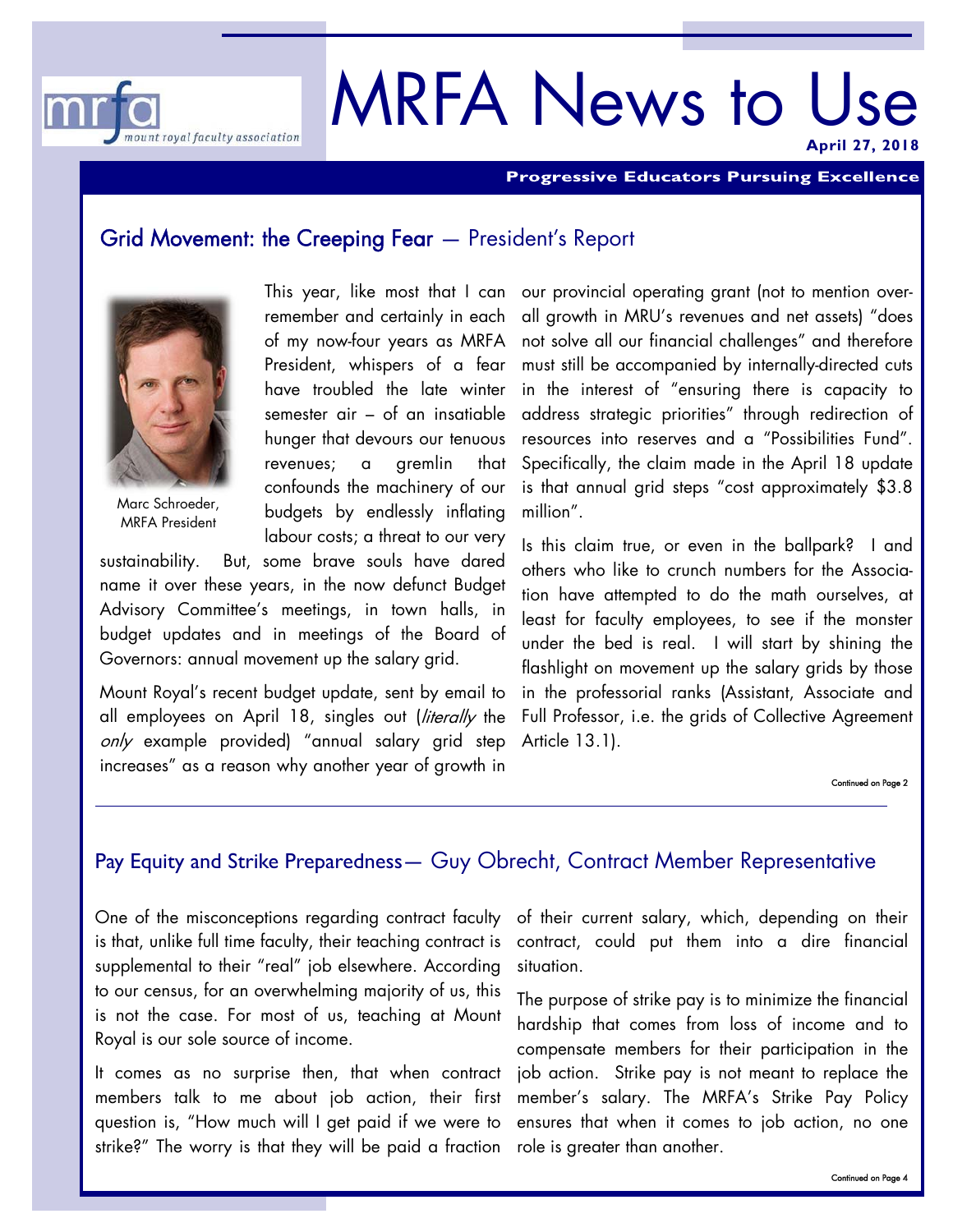#### Grid Movement: the Creeping Fear (Continued)

To begin, we know how many faculty are on these grids, and we know roughly how many (about 40%) are currently at the highest step of their respective grid (that is, no longer receiving automatic annual grid step increases). From this, and because we know the values of the topmost annual salaries on the grid and also the mean salary of all full-time faculty in the professorial ranks at MRU, we can derive a reasonably precise estimate of the mean salary of those who are not yet at the maximum step of their grid and who will therefore be receiving an annual grid step increase. All of this together allows us to estimate with reasonable confidence the aggregate cost of this grid movement: slightly over \$800k for 2018-2019 over 2017-2018.

That might still sound slightly unnerving to some, although when put in perspective it is about one third of one percent of MRU's estimated budget for 2018-2019 (expected to be about \$240M according to the MRU President's email to employees on March 22). After all, if this grid movement is inflating labour costs each year, won't it slowly but surely become problematic over time? The answer is that grid movement is not an inflationary force in the first place, nor is it open-ended. Grid movement is inflationary in the same way that people riding the escalator at your local mall cause it to slowly rise into the sky (it is only when we negotiate cost of living adjustments to the grids during bargaining rounds that the escalator as a whole rises, and even then these "rises" have to be measured relative to changes in the CPI to be properly understood). The escalator analogy isn't perfect, of course, because faculty don't leave the grid once they get to the top (unless that's the year they also leave MRU), and also because faculty aren't idle passengers but are putting in great effort each year to teach well, hone scholarship and attend to the professional responsibilities that keep the University and the academy running healthily. In any case, reaching the top of the Associate grid happens roughly after the first 1 -to-2 decades at the institution, depending on credential and initial placement. After that point they continue moving along horizontally for the remaining years of their career (notwithstanding two modest 20- and 25-year long service increments, and that some later hop over onto a second, shorter escalator up to the top of the Full Professor grid). From the MRFA Member Census in 2017 and 2018, we know from the age demographic data that there are relatively few faculty younger than 35, after which there is a sharp increase in numbers, and then a sharp decrease after 65. This suggests that, although there is of course variance in length of career at MRU and by no means do all faculty start at the same age or remain employees for the same length of time, employment of several decades is not uncommon and therefore that a large proportion of faculty are indeed not moving up the grid at any given time. Very conservative estimates suggest that with a full-time faculty complement of our size, just through ordinary turnover due to retirement, the University should need to backfill at least ten (and probably more) tenured positions per year. This estimate does fit with the roughly 50-person decline in our full-time ranks that we have measured over the past five years, subsequently to the throttling back of tenure-track hiring around 2013.

When a colleague departs the institution, and a corresponding position is filled by a new colleague who will begin at a lower grid step, the accumulated effect of grid movement is rolled back. In aggregate across the entire faculty complement this creates an offset to the effect of grid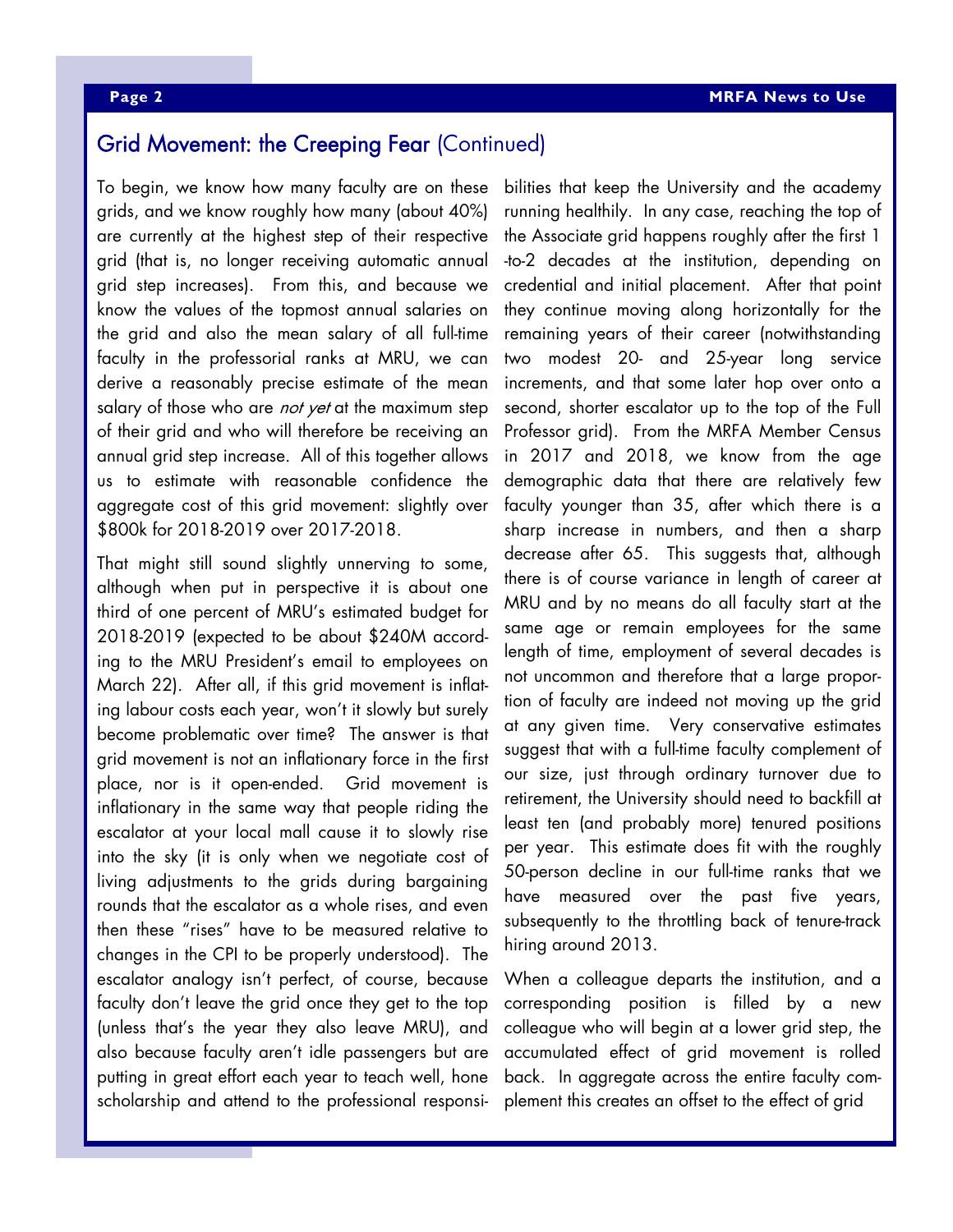# Grid Movement: the Creeping Fear (Continued)

movement and should result in a steady state, albeit with some minor fluctuations year to year – a little noise overtop of a steady signal – except following periods of significant expansion in positions, or periods where a significant number have been left vacant or abolished. It is hard to estimate exactly how much of an offset results from this turnover. But, even with very conservative annual turnover estimates, the actual, current cost of full-time faculty grid movement is likely offset by several hundred thousand dollars – the actual *current* cost of full-time faculty grid movement could be less than \$500k.

Why is the number not currently estimated to be zero? Assuming a constant faculty complement size, and over a sufficiently long period of time, it should indeed average to zero. However, Mount Royal engaged in a large round of tenure-track hiring a decade ago, and so there is a grid bubble that is, for a limited time, still rising. With the more recent reversion to pre-2008 tenure-track hiring rates, this trend can be expected to eventually reverse. Still, the administrators and Board members of that earlier era (all long gone) no doubt considered that increase in hiring to be a "strategic priority" aligned with our institutional transition, and presumably one that should have required multi-decade followthrough via a longer-term view of budgeting, planning to support and stabilize the movement of that bubble up the grid (notwithstanding that its effects seem to have been exaggerated, as sketched out above), and faculty complement planning more

broadly. We know what has been happening instead.

As to the other two Collective Agreement articles containing salary grids: 13.2 is the non-contract laboratory instructor grid, and 13.3 is the hourly contract instructor grid. I have omitted the former from this analysis because of the very small numbers involved. I have omitted the latter because greater unknowns and greater variance in contract faculty workloads make a meaningful analysis difficult. Having said this, my strong suspicion, based on what the MRFA Member Census data tell us and in light of the structure of the contract grid, is that contract grid movement should be almost entirely offset through the effect of turnover, in aggregate, and that the cost of grid step movement should be negligible.

To be fair, not all Mount Royal employees are faculty, and in fact the majority of the University's salary expenses do not go to compensation of faculty. Other categories of employee have salary scales similar to our grids. Nevertheless, a statement by administration that the annual grid movement cost is \$3.8M is a monumental claim, and it should therefore require some proof. Especially when such claims have so often been made a focus at budget time, and with the implication or express statement that sustainability is compromised, it is high time to delve into whether or not this is a real problem or a phantom.

The Mount Royal Faculty Association provides a collective voice for faculty, promotes tenure and academic freedom, advocates for the highest standards of professionalism in higher education, and upholds the values of diversity, equity and human rights.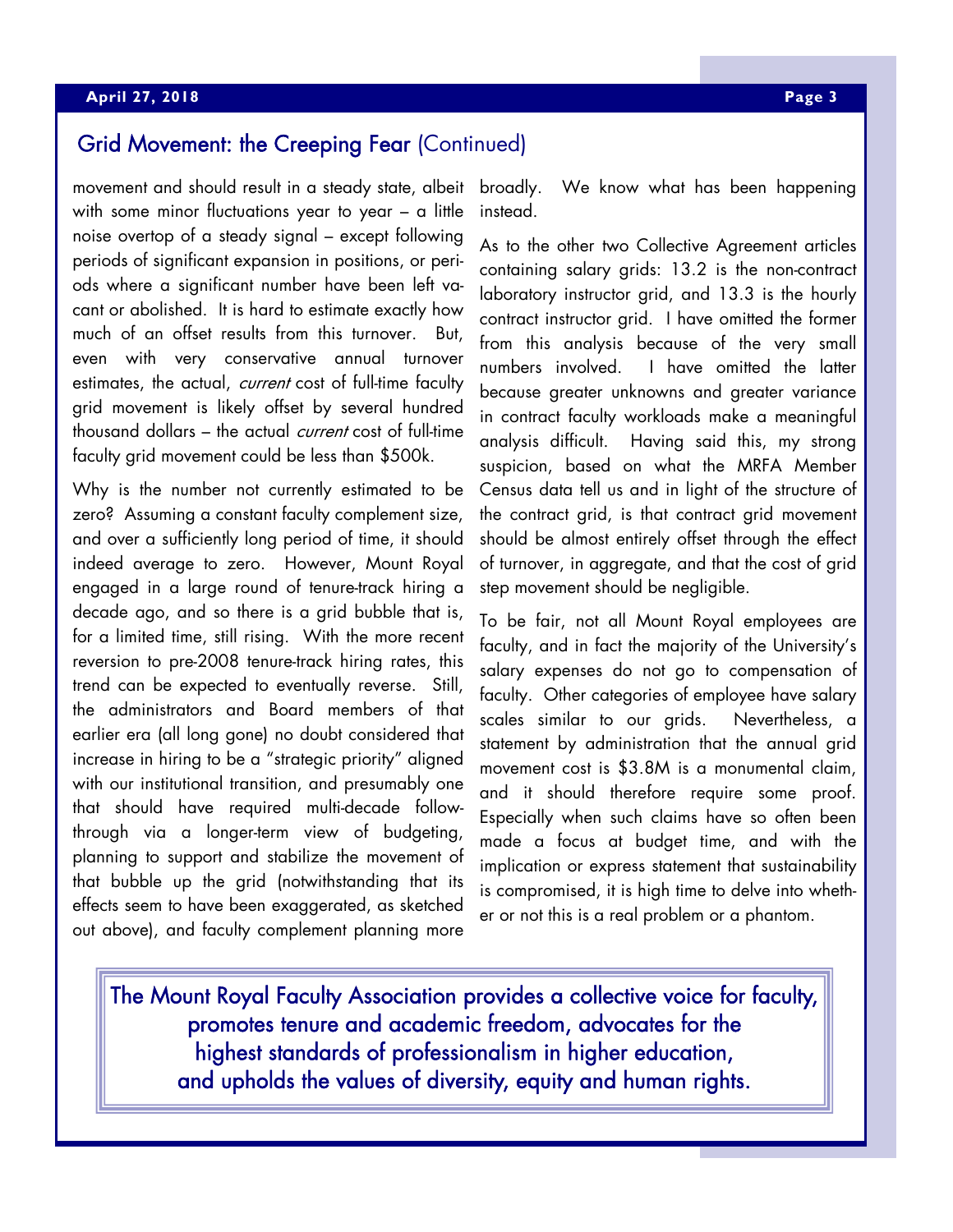### Pay Equity and Strike Preparedness (Continued)



Guy Obrecht, Contract Member Representative

If you are participating in a picket or performing any other duty related to the job action, you will get paid.

The rate of pay does not differentiate by category of employment or grid step. We don't know exactly what it would be,

because it is partially dependent upon our contingency fund, but we do know that it will be somewhere between \$100 to \$170 a day. Strike pay is non-taxable, so the take home pay would be between \$1000 and \$1700 for participating in 10 days of job action.

Job action would therefore be a moment of pay equity: everyone would be getting the same pay for the same work. Our next step should be advocating for pay equity in the classroom. The principle of pay equity is now legislated in Ontario through Bill 148, the Fair Workplaces, Better Jobs Act. This bill requires that anyone doing "substantially the same work" be paid at the same rate. While it doesn't include benefits and needs to take into account seniority, the changes mean that contract faculty in that province are going to be making considerably more money per class than they did previously. One college in Ottawa, Algonquin, estimates that the cost to implement Bill 148 will require an additional 25 million dollars to the annual instructional budget.

"Job action would therefore be a moment of pay equity: everyone would be getting the same pay for the same work. Our next step should be advocating for pay equity in the classroom."

#### *Negotiations Reports will no longer be provided in* **News to Use.** *A Detailed Negotiations Update will be provided, in camera, at the upcoming Annual General Meeting.*

Friday, May 11, 9:30 – 1:00, MRFA AGM, Lincoln Park Room

The agenda package will be emailed to members on April 27.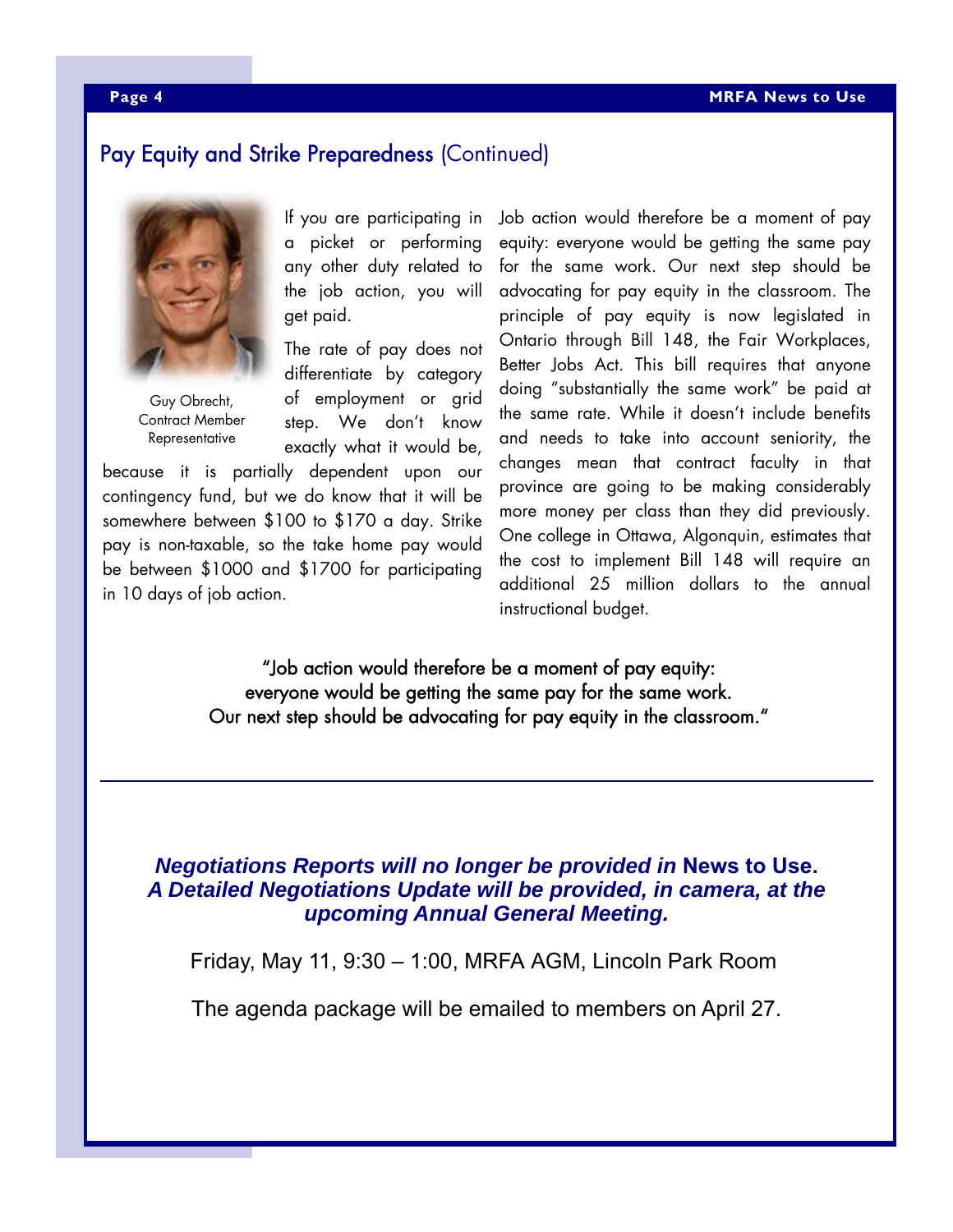#### **April 23, 2015 April 27, 2018 Page 5**

## Strike/Lockout Preparedness – Considerations for Individual Members —Brenda Lang, MRFA Communications Officer

Because we are in a new bargaining environment, it's important to be appropriately prepared for outcomes not possible under the Post-Secondary Learning Act between 2003 and 2017: strike or lockout. The 2018 round of bargaining is ongoing and this is not to suggest this round will result in either of these outcomes. The goal is always to achieve a good collective agreement at the table; however, it is prudent to be prepared for these eventualities.

The Faculty Association has been working on our collective preparedness plans since before the change in labour relations legislation in May 2017, including with respect to financial preparedness and resources for providing strike pay. Members should also consider their own individual circumstances. The following are tips for members to consider as part of a personal strike/lockout preparedness plan:

- Reserve fund: Financial planners recommend six weeks to three months income as an appropriate reserve for unionized workers. This is even more important in dual-income households where both earners are unionized workers.
- Mortgage or rent payments: You may be able to arrange a payment plan with your mortgage lender or landlord for the duration of a strike or lockout, if you'll be unable to meet your current payment obligations.
- Utilities & insurance payments: Utilities and insurance companies are often willing to spread out payments.
- Dental/vision appointments & prescriptions: Make your dental/vision appointments and fill your prescriptions ahead of the strike/ lockout.
- Property taxes: You may be able to defer payments (if on a payment plan) or to make payments ahead of time (if taxes are normally paid in a lump sum).
- Budget: Be aware of monthly expenses and reduce non-essential spending. Reduce credit card debt in advance and don't rely on credit cards to finance essential purchases during a strike or lockout; arrange for a line of credit, which has a much lower interest rate.
- Non-perishable foods: Stock up on pantry and freezer items in advance.
- Home/car maintenance: Arrange for any necessary maintenance or repairs; put off whatever repairs are non-essential.
- Stress reduction:
	- Keep active (go for a walk)
	- Eat healthily
	- Get enough sleep
	- Enhance your social support system

The MRFA has an approved strike pay policy, and will have a job action plan in place to help ensure appropriate resources and supports for members in the event of job action.

The MRFA Strike Pay Policy, Approved by the Executive Board on April 17, 2018, is available online at: mrfa.net/publications/mrfa-key-documents-financial-statements/ (under "Other Documents")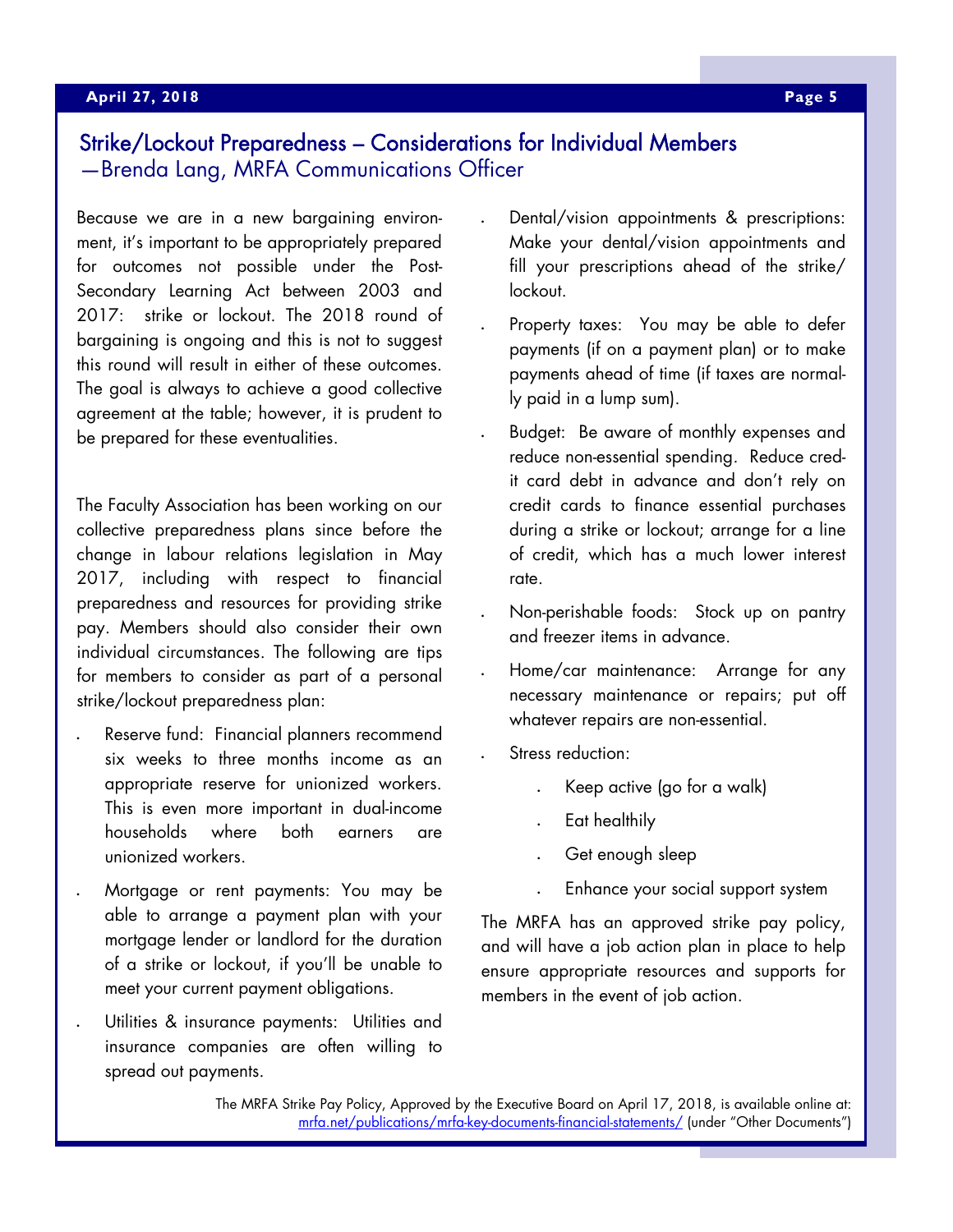### What Does It Mean for the MRFA to be a Union? — Kit Dobson



Kit Dobson, English and Languages

In 2015, the Supreme Court of Canada found that the right to strike is constitutionally protected under the freedom of association. One result of that decision is the set of revisions contained in Alberta's Bill 7, An Act to Enhance Post-Secondary Academic Bargaining, which went into

effect on May  $4^{\text{th}}$ , 2017. This Act revised the Labour Relations Code to include academic workers and affirms the right to strike for post-secondary bargaining units. This Act, at least as I understand it – and I seem to be far from alone in this understanding – renders the MRFA and all faculty associations in the province into full-fledged trade unions. What does this change mean for our Association?

In my view, this change will mean what our members want it to mean. I was, personally, somewhat surprised by the change, which effectively rendered all faculty associations in the province into unions overnight. I had expected something more drawn out: perhaps a membership drive, card signing, and ratification vote – or something of that nature. Had the MRFA had to go down that path, our members would have had a fulsome opportunity to discuss what sort of organization we would like to be under the new legislation. Instead, well, here we are.

Do not mistake me, however: I support the change. Not only is it constitutional. It also renders obsolete the previous legislative requirement that our Collective Agreement be referred to binding arbitration in the event that no agreement can be achieved. Instead, the Association will have more options in the event of serious challenges at the bargaining

table: arbitration will remain a possibility, but so will other forms of enhanced labour action, up to and including the possibility of a strike. I have no desire to strike, but increasing the Association's flexibility seems to me to be a good thing.

At the same time, however, the Administration will have more options: in addition to the possibility of arbitration or facing a strike, they could choose to lock out the Association in the event that an agreement cannot be reached. There are complex mechanisms involved in triggering either a strike or a lock-out, but those are now possibilities. The Association should take these possibilities seriously, and the increased flexibility on both sides of the negotiations table should, ideally, compel both parties to negotiate in good faith.

In other provinces, some faculty associations have chosen to be unions, while others are sole bargaining agents without the right to strike. In my own previous experience, unions offer strong – stronger – protections for their members, but it will very much be up to us to determine how we wish to proceed. The MRFA has become a full member of the Canadian Association of University Teachers (CAUT), and we now have access to the CAUT strike and defense fund. The possibilities of gaining cross-sector labour solidarity might go further: should the MRFA, for instance, develop a relationship with the Alberta Federation of Labour, which has already been discussed on campus? What about the Canadian Labour Congress? What sorts of connections might the MRFA develop with a union like the Canadian Union of Public Employees (CUPE), which represents academic faculty and staff at many universities in the country? These are all, I believe, things that we should explore.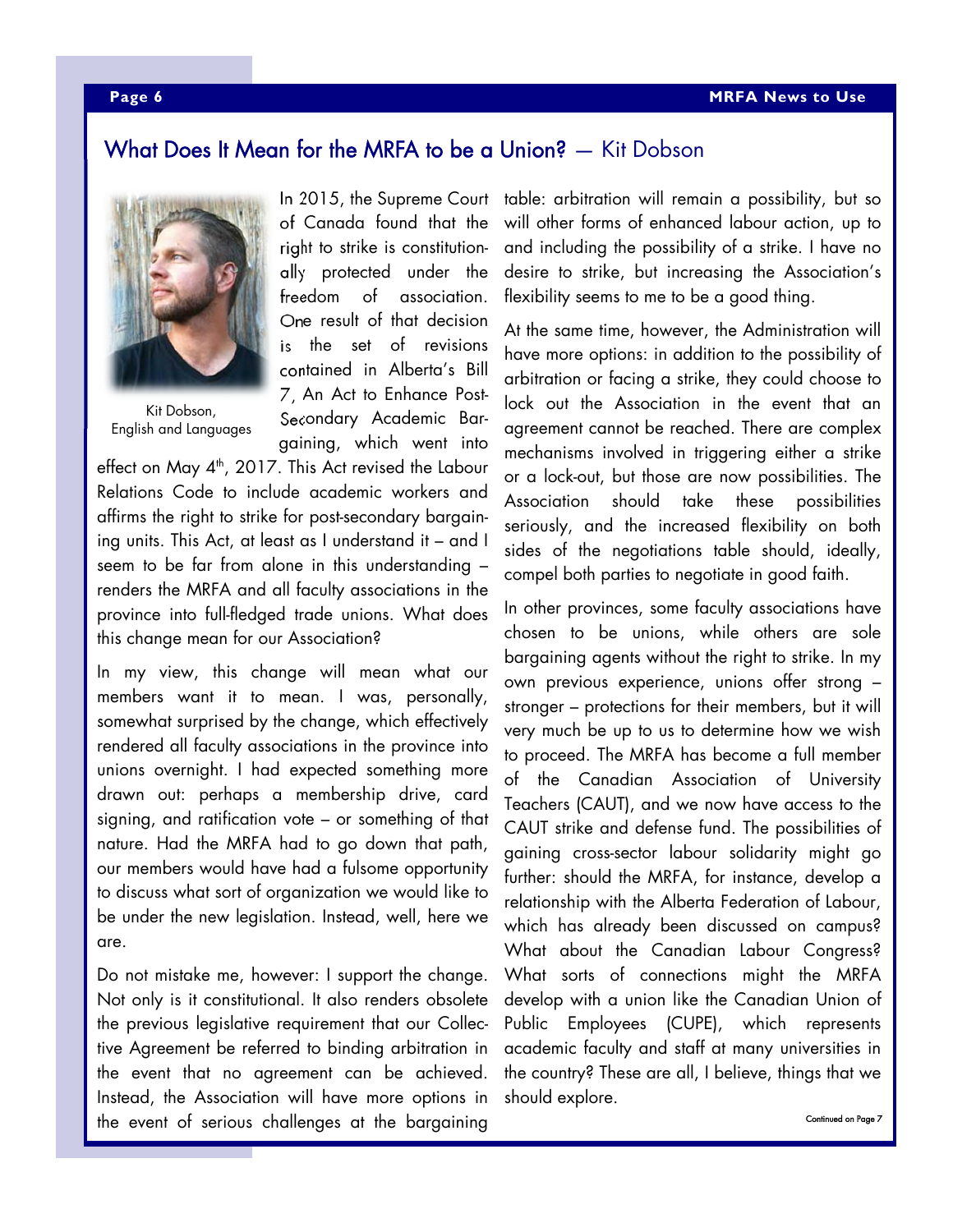# What Does It Mean for the MRFA to be a Union? (Continued)

When I was working on my PhD, I served as the Chief Steward of CUPE local 3902, the union that continues to represent teaching assistants and sessional employees at the University of Toronto (it has grown now to over 9,000 members). I was actively involved in the labour drive to organize sessional employees there, knocking on doors and getting employees to sign union cards. I subsequently played a role in organizing the ratification process. I also served on our negotiations committee. My experience with CUPE was that engaging in a meaningful, strong, vibrant form of labour organizing had the potential to enhance members' lives.

 Labour organizing with CUPE implied – and it could imply for the MRFA, too – reciprocal relationships with other labour organizations, for instance with solidarity picketing and other forms of strike support (our Executive already engages in some of these). When I served as the Communications Officer for the MRFA, early in my time at MRU, I was among those who were involved in establishing our Advocacy Committee, and that group could,

in the future, play an enhanced role in developing such reciprocal relationships with our sibling labour organizations either inside or outside of the academic sector. It is common practice for unions to maintain Political Action Committees for precisely such a purpose.

 I share some of my previous experiences because they taught me more about what the world of organized labour looks like. I also share those experiences in a spirit of asking MRFA members to think about the significance of having become a union. We might decide as a united Faculty Association to step more fully into the world of organized labour. I support our doing so. Or we might continue on much as we have, because, as our President Marc Schroeder has noted, the MRFA already behaves like a union in many respects. What a union looks like, however, is not set in stone; each union, each local, is different. What a union looks like and how it acts is determined by its membership. It's up to us to decide how we want to go forward.

#### What Might Next Year's Provincial Election Have in Store for ABPSE?

#### — Michael Truscello

The Alberta United Conservative Party currently holds about a 13 percent lead over the NDP in the polls. By most measures, the UCP are favoured to win the next provincial election; however, much can happen before the next provincial election. It is worth considering the UCP education policies, before we break for summer. When we return in September, we won't have much time to make our case before Albertans, repeatedly and effectively, to defend public education in this province.

In January, the UCP circulated a draft policy framework that included a call to return to the flat tax, a move that would unquestionably lead to public sector cuts, and which runs counter to the kind of progressive taxation the province needs to provide sustainable public-sector funding for an accessible and just higher education system. The draft policy also championed several changes to higher education: